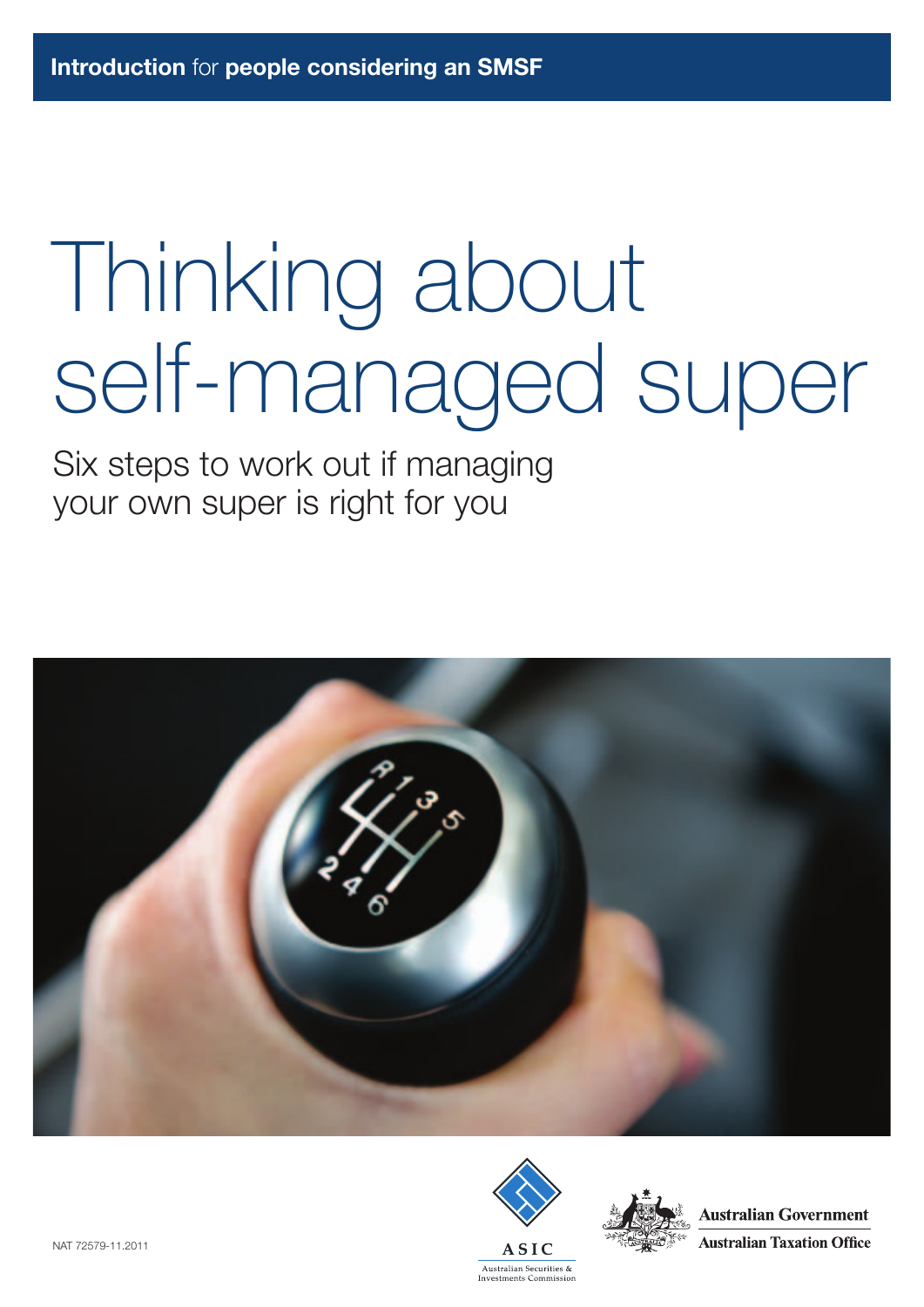#### Our commitment to you

We are committed to providing you with accurate, consistent and clear information to help you understand your rights and entitlements and meet your obligations. If you feel that this publication does not fully cover your circumstances, or you are unsure how it applies to you, you can seek further assistance from us.

We regularly revise our publications to take account of any changes to the law, so make sure that you have the latest information. If you are unsure, you can check for more recent information on our website at www.ato.gov.au or contact us.

This publication was current at November 2011.

#### © AUSTRALIAN TAXATION OFFICE FOR THE COMMONWEALTH OF AUSTRALIA, 2011

You are free to copy, adapt, modify, transmit and distribute this material as you wish (but not in any way that suggests the ATO or the Commonwealth endorses you or any of your services or products).

#### PUBLISHED BY

Australian Taxation Office Canberra November 2011

JS 22045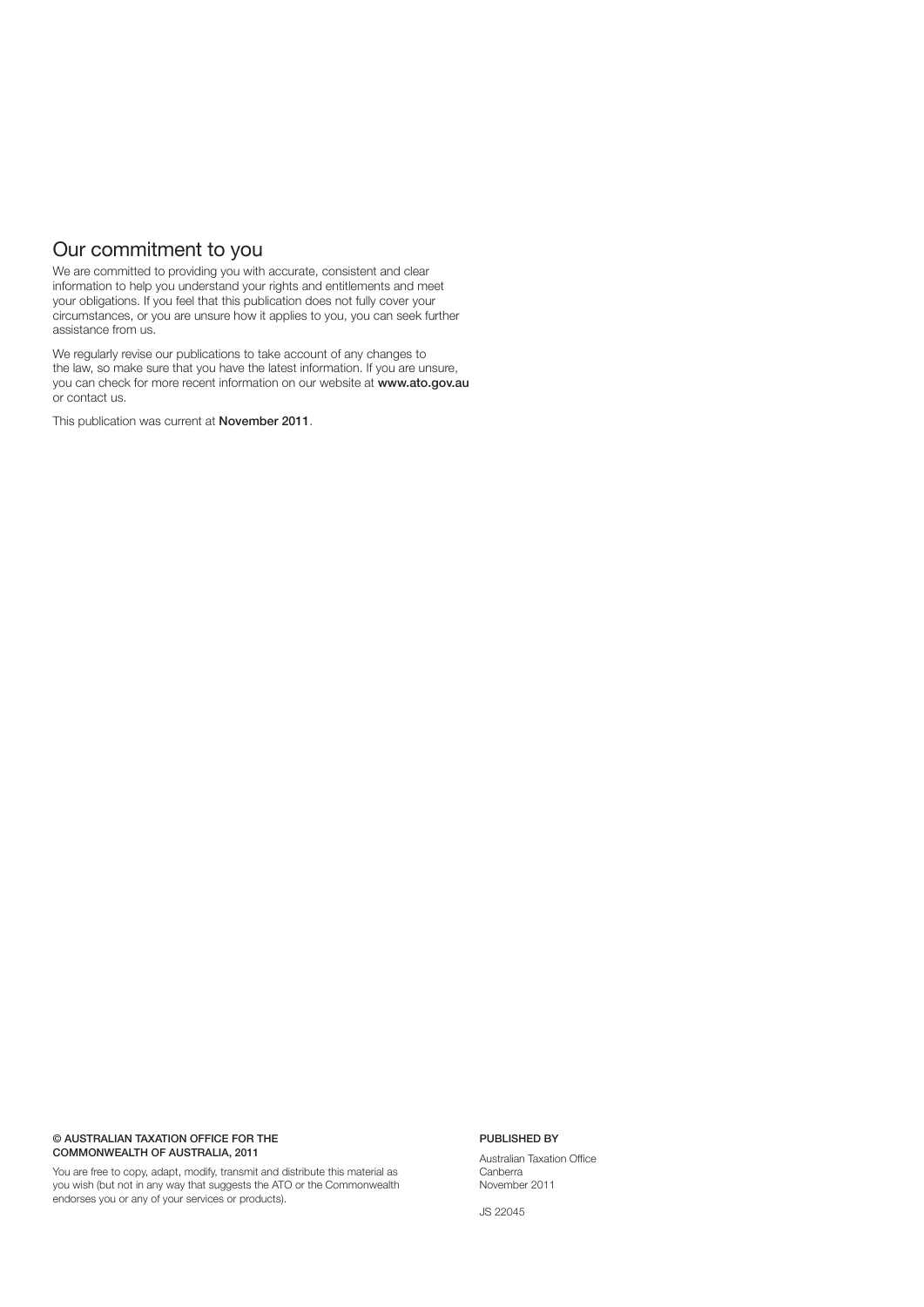### Foreword

Managing your own super is a big responsibility. Super is meant for your retirement, so there are special rules about how it's managed and when you can get it.

The Australian Taxation Office (ATO) regulates self-managed super funds (SMSFs). The Australian Securities & Investments Commission (ASIC) regulate financial services and company laws to protect you.

The ATO and ASIC want to ensure anyone considering setting up or joining an SMSF has the information they need to make the right decisions.

If you want to manage your own super, there are many factors you need to consider. To work out whether an SMSF is right for you, it's important you take the following six steps:

- 1 Consider your options and seek professional advice.
- 2 Ensure you have sufficient assets, time and skills to manage your own fund.
- 3 Follow the super and tax laws and understand the risks.
- 4 Tailor your trust deed and investment strategy to suit the members of your fund.
- 5 Be sure you can meet your record keeping and reporting obligations.
- 6 Make sure you understand your annual auditing obligations.

There are strict rules that govern how you can use an SMSF and how you can invest your money. It can be difficult, so at times you might need to consult with professionals and advisers, which can add to the cost of managing your fund. You should consider if such costs and other regular fees and charges will affect the benefits you may get from having an SMSF.

Starting an SMSF is a very important decision, so we recommend you see a qualified and licensed professional to help you decide if it's the right super fund for you.

Michael D'Ascenzo

Michael D'Ascenzo Commissioner of Taxation

Tony D'Aloisio Chairman, Australian Securities & Investments Commission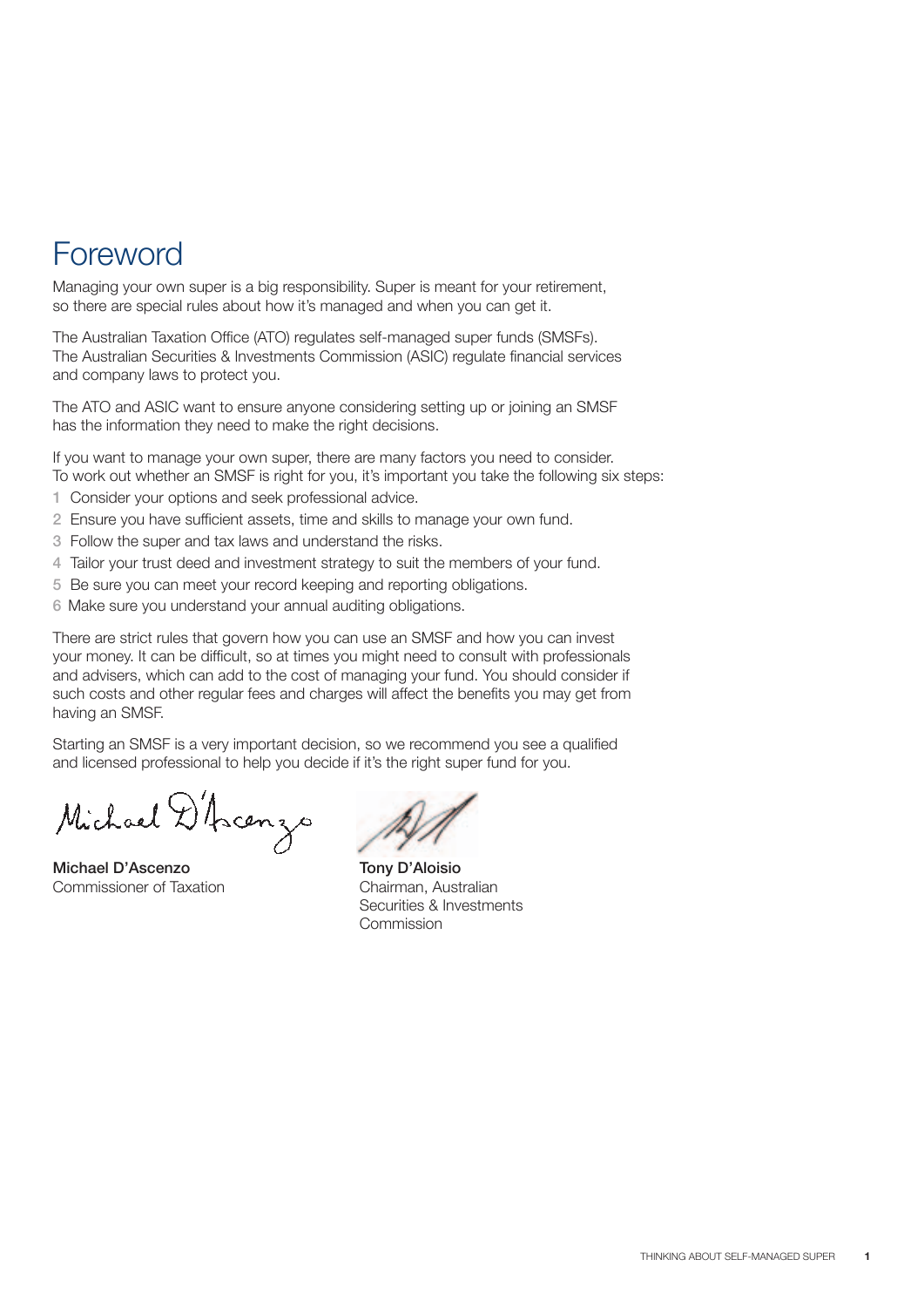### Finding what you need to know

| Foreword                                                                                                                                                                                       | $\mathbf{1}$                                    |
|------------------------------------------------------------------------------------------------------------------------------------------------------------------------------------------------|-------------------------------------------------|
| Consider your options and seek<br>professional advice<br>Tax agents and accountants<br>Financial advisers<br>Insurance                                                                         | 4<br>4<br>4<br>4                                |
| Make sure you have enough assets,<br>time and skills                                                                                                                                           | 5                                               |
| Understand the risks and laws<br>Spreading the risk<br>Following tax and super laws                                                                                                            | 6<br>6<br>6                                     |
| Make sure your trust deed and<br>investment strategy are tailored to<br>suit the members<br><b>Trust deeds</b><br>Investment strategies<br>Defensive investments<br>Capital growth investments | 7<br>$\overline{7}$<br>$\overline{7}$<br>8<br>8 |
| Make sure you can meet your record<br>keeping and reporting obligations                                                                                                                        | 9                                               |
| Make sure you understand<br>the auditing obligations                                                                                                                                           | 10                                              |
| More information<br>Finding the right information for you<br>Useful services                                                                                                                   | 11<br>12                                        |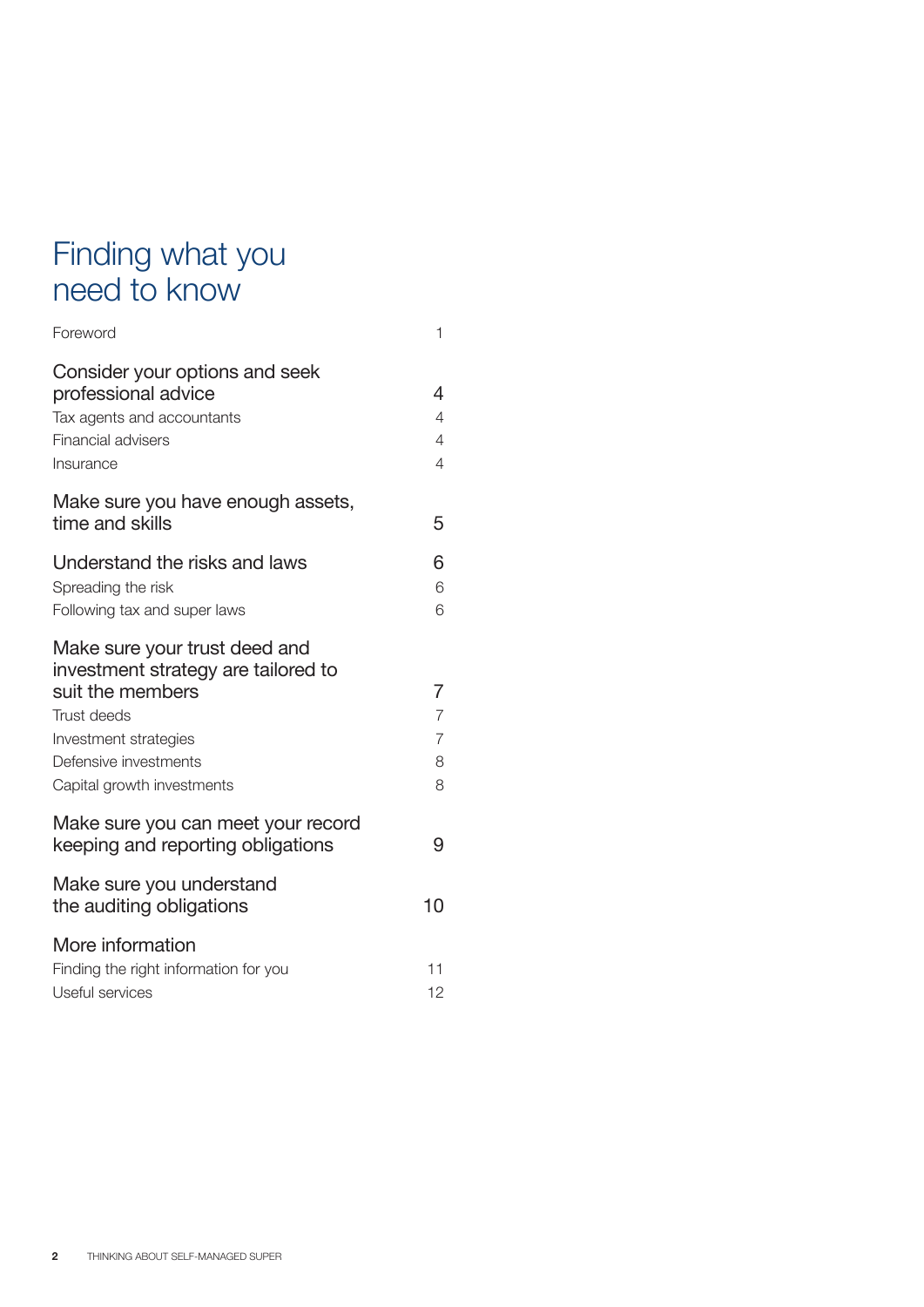Super is the way most Australians save money to retire. Usually, you start saving for your retirement when you start work and your employer pays super for you – the 'super guarantee'.

Generally, there are three ways you can save your super:

- 1 Australian Prudential Regulation Authority (APRA) regulated super funds (your super is pooled together with large numbers of other members and the fund professionally managed by trustees in compliance with super law. This is where most people have their employer paid super.).
- 2 Retirement savings accounts (you have your own special deposit account with a bank or other deposit-taking institution. These are not commonly held.).
- 3 Self-managed super funds (SMSFs) (you are responsible and the trustee of your own fund and need to comply with super law and make your own investment decisions).

For more information about super to help you with your decision making, refer to ASIC's free booklet, Super decisions. Get a copy from ASIC's Infoline on 1300 300 630 or from ASIC's FIDO website for consumers and retail investors (www.fido.gov.au)

You should carefully consider which option is best to provide for your retirement. If you're thinking about setting up an SMSF, follow these six steps in this introduction to work out:

- if this type of fund is right for you
- the things you will need to do to set it up and run it successfully.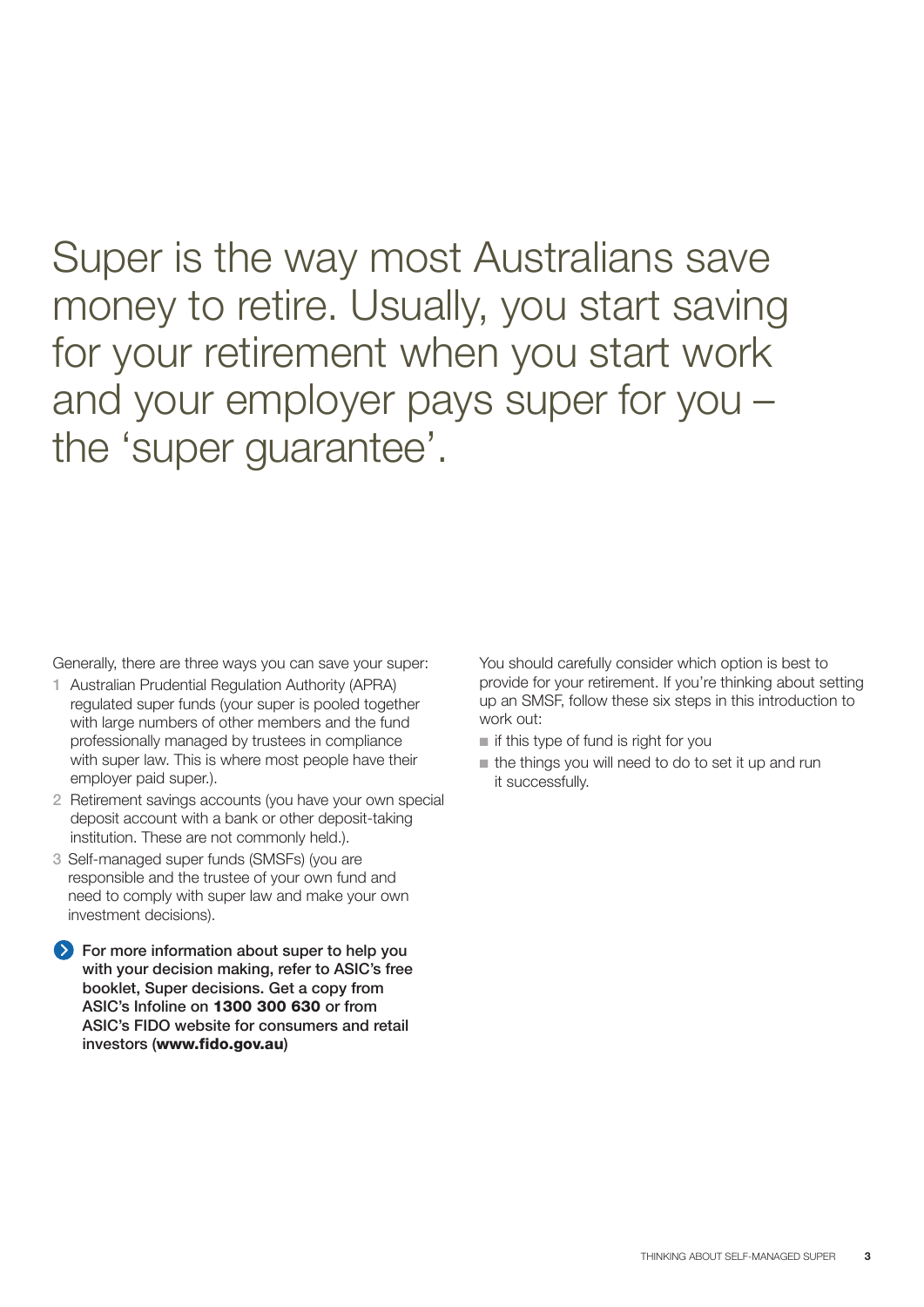## Consider your options and seek professional advice

### You should consider all your super options before making a decision about managing your own super.

There are many professionals who specialise in SMSFs. They can provide advice to help you understand:

- what an SMSF is
- the requirements for and the costs of setting one up and keeping one going
- your investment options and risks.

They can also help you set up and run your fund if this type of fund is right for you.

### Financial advisers

A licensed financial adviser will consider your personal situation and recommend a suitable product for you. By using a financial adviser, you get extra protection if anything goes wrong because you have recourse to an independent complaints scheme. If you have any complaints about the advice you receive you should complain to the adviser first, and if you're not satisfied with the outcome of that complaint, you may be able to refer the matter to the Financial Ombudsman Service (FOS). The FOS is a free and independent complaints scheme.

### Tax agents and accountants

Tax agents or accountants can help you set up an SMSF and advise you on the establishment, operation, structuring and valuation of an SMSF. However, they cannot advise you about which super fund best suits you or which investments should be in your fund, unless they're also a licensed financial advisory business.

Remember, if you decide to set up an SMSF, you will either be a trustee of the fund or a director of the company that is a corporate trustee for the fund. Therefore, you are legally responsible for all the decisions made even if you get help. A professional can provide advice and assistance but you're ultimately responsible.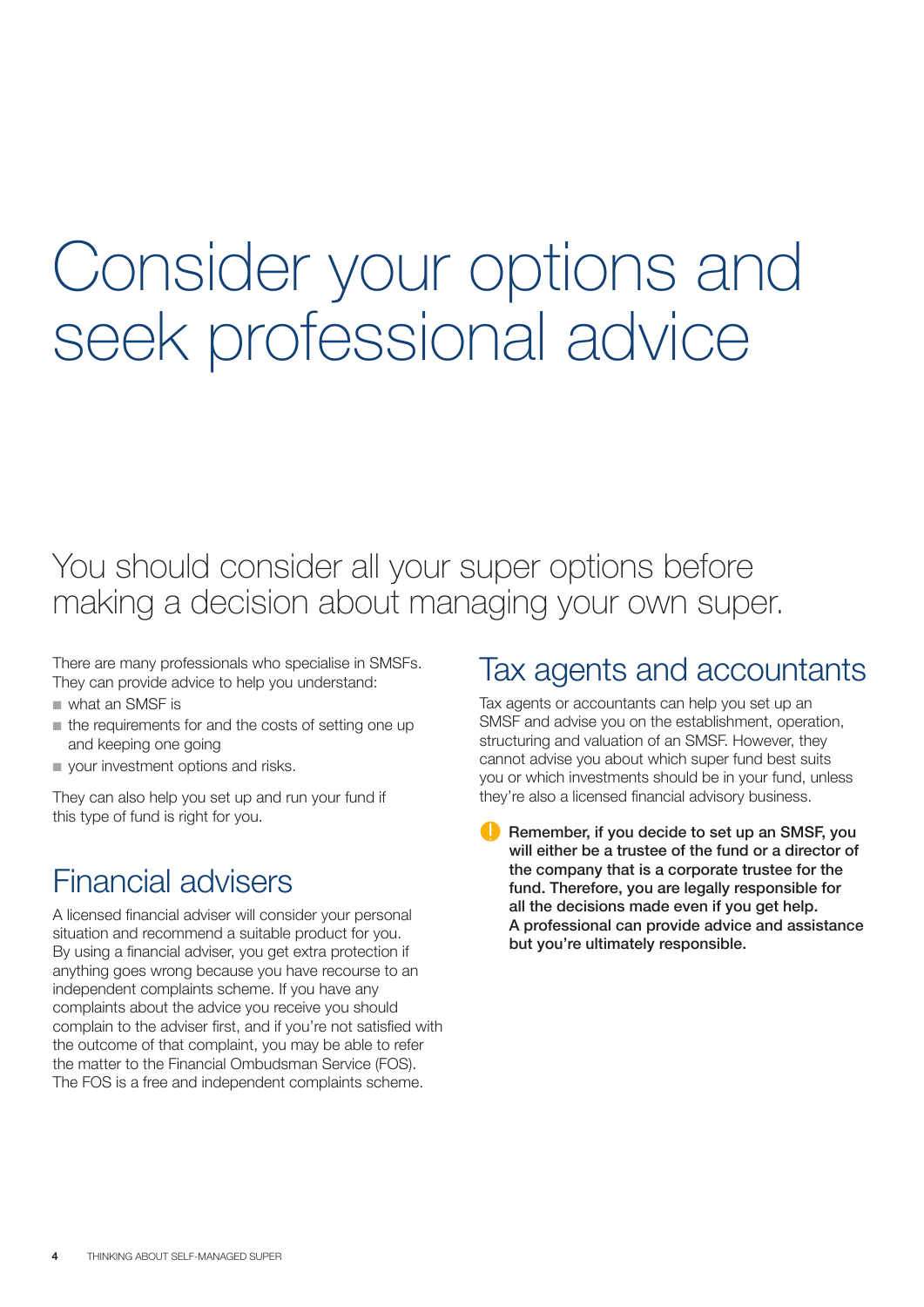## Make sure you have enough assets, time and skills

Consider the amount of time, money and skill you'll need to devote to managing your own super fund and whether it's worth your while.

Operating an SMSF means you're responsible for the fund. You need to make sure you have enough assets, time and appropriate skills to:

- make the best investment decisions
- meet all your obligations as a trustee of your fund.

As a trustee of an SMSF, your primary responsibility is to ensure you have invested your fund's money appropriately, so ask yourself the following questions:

- Am I a confident and knowledgeable investor?
- Will an SMSF do as well as or better than other super funds after I pay all the costs?

If you are not confident you can get a better result, you may be better off leaving it to super professionals.

You need to ensure you have enough super savings to make your fund viable. The costs of establishing and running a fund can vary significantly but as a general guide, to be competitive with an APRA-regulated fund, you will need up to around \$200,000. You should get advice about your circumstances, including the proposed number of members and how you propose to run the fund. It will also cost around \$2,000 to run a median-sized fund each year. However, it can often cost more depending on the cost of the professional accounting services you use and the cost of tax, audit and legal advice you obtain to run the fund.

All SMSFs are subject to an annual supervisory levy designed to fund the regulatory costs of making sure funds comply with their super obligations. An annual levy of \$180 is currently payable as part of the fund's income tax liability.

If you set up or join an SMSF, you need to make sure you have adequate life insurance in case you die or you're unable to work because of an illness or accident. Most APRA regulated super funds offer life insurance benefits up to a certain level if you die or you are unable to work because of an illness or accident at a low cost because they can buy group policies. You may need to consider additional costs for insurance when comparing the benefits of an SMSF with your existing fund.

You should also consider the amount of time you will need to devote to managing your own super.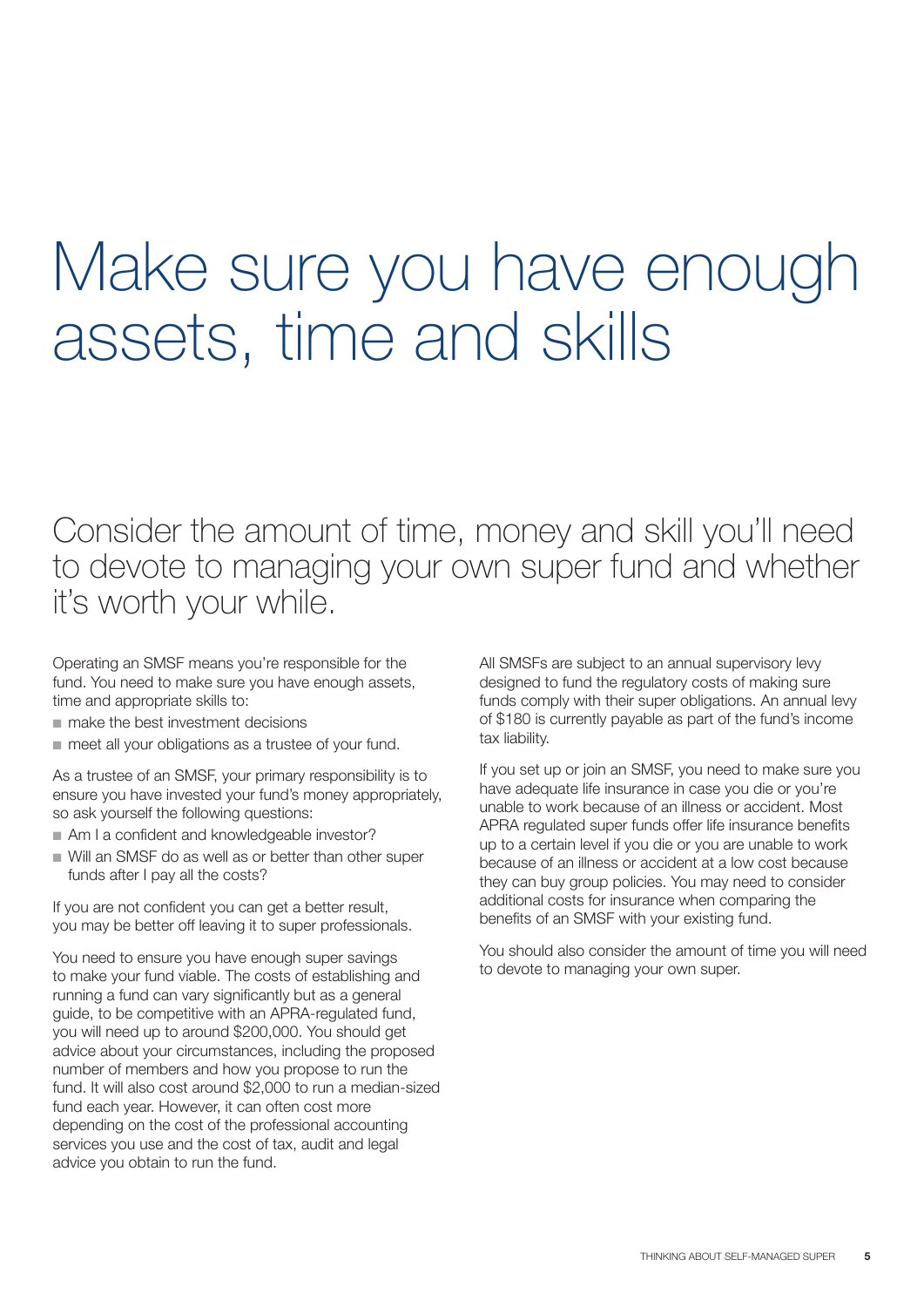## Understand the risks and laws

All financial decisions carry risk, so it's important to think carefully about how you choose your investment options to balance the level of risk against the level of financial return. You also need to be sure your super investments are legal.

It's important to think carefully about how you choose your investment options. When thinking about how to manage the risks associated with your investment options, we recommend you also consider:

- your age
- what level of risk you're comfortable with
- the objectives you have for your fund.

### Spreading the risk

Avoid risking all your retirement savings in one or a few investments. By spreading your investments (diversifying) you can help control the total risk of your investment portfolio. If one or more of your investments perform poorly or fail, the other investments may be performing better to help cover the loss.

Effectively spreading your risk means investing not just in different companies or different sectors of the market, but in different sectors of the economy. Don't just spread your money between different companies within the same group or only between different companies of the same type such as resources companies or banks.

#### $\bullet$  For a wide range of investment tips and safety checks, visit ASIC's website for consumers and investors at www.fido.gov.au

### Following tax and super laws

Super funds, including SMSFs, receive significant tax concessions as an incentive for members to save for their retirement. However, you need to follow the tax and super laws to receive these concessions.

The assets and money in your fund are solely for your retirement benefits, and are not to benefit you or anyone else outside your fund. This means that the personal use of funds for holiday homes, art to decorate your house, and your golf club membership almost certainly won't comply.

Schemes that try to get your super money out of existing funds early are usually illegal and fraudulent. Because of this, if you are caught in one of these schemes you will pay heavy tax and legal penalties. You also won't be eligible for any compensation under super law if your super fund suffers from fraudulent conduct or theft.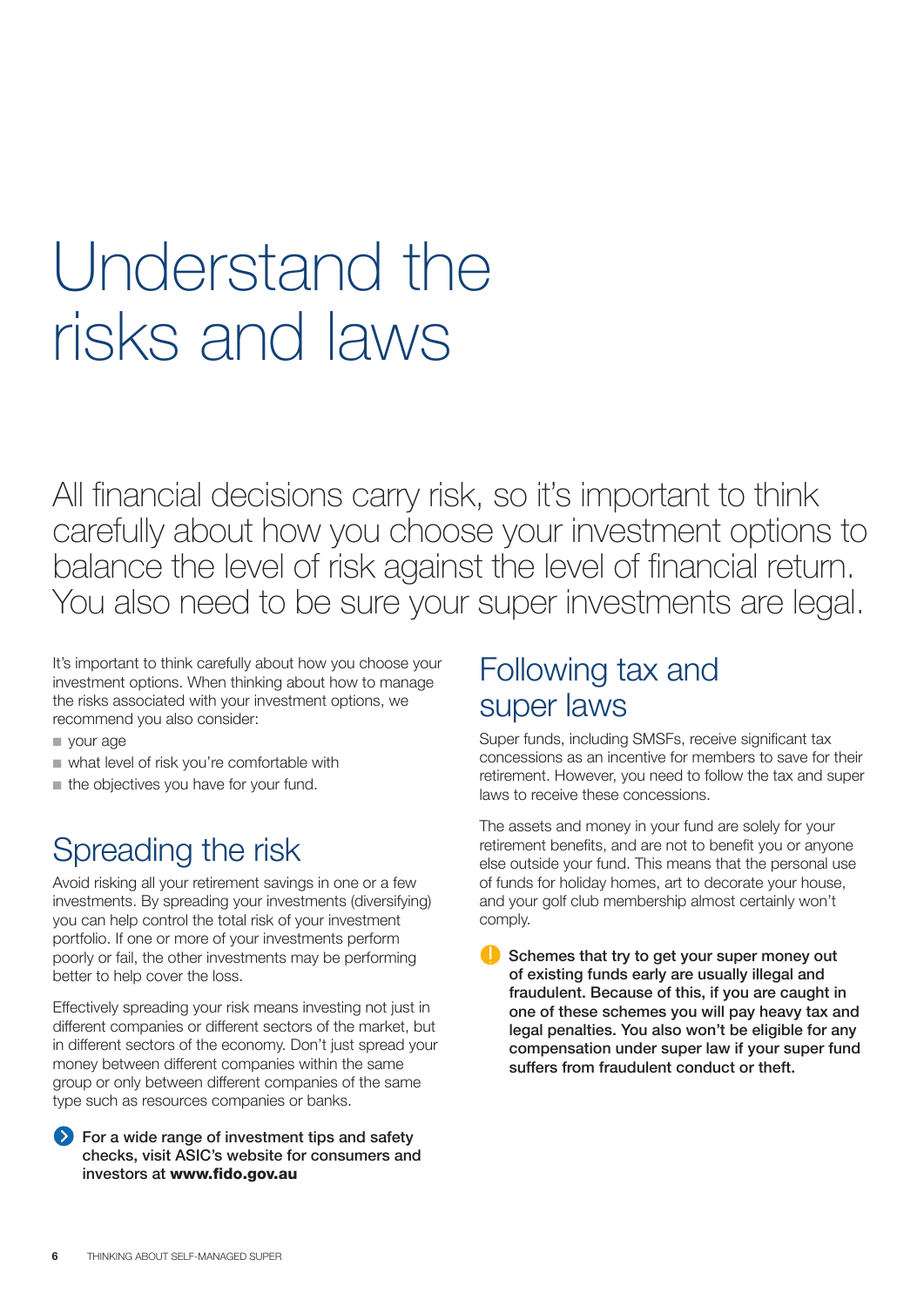## Make sure your trust deed and investment strategy are tailored to suit the members

Regularly review whether the trust deed and investment strategy still meet the needs of your fund and update them when required.

### Trust deeds

A trust deed is a legal document that sets out the rules for establishing and operating your fund. Together with the super laws, they form the fund's governing rules. The trust deed needs to be:

- tailored to your fund
- correctly drafted to meet
	- legal requirements
	- the fund's objectives
	- the members' needs.

### Investment strategies

An investment strategy sets out the fund's investment objectives and your plan to achieve them. It provides you and the other trustees with a framework for making investment decisions to increase member benefits for their retirement. Your investment strategy needs to take into account the personal circumstances of all the fund members including:

- risk tolerance and attitudes to risk
- age.

One strategy may not suit every member, especially where the fund consists of people at different stages of life. In these situations you need to select and manage investments well enough so they grow in value and meet the investment objectives of all members.

You need to make asset allocation decisions by choosing from a range of investment assets including:

- cash
- bonds
- property
- shares.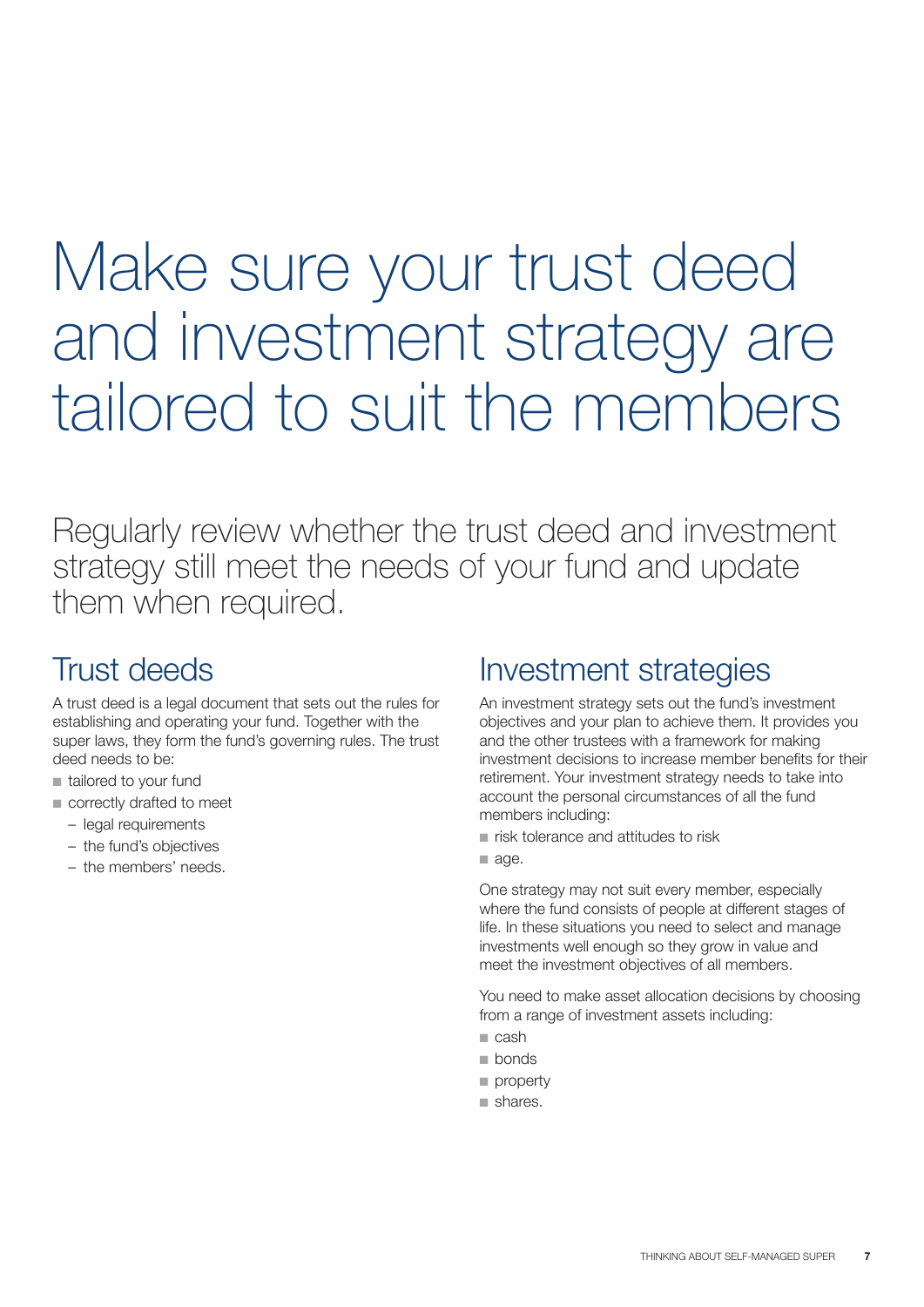### Defensive investments

Cash and bonds are defensive investments, with practically no risk of losing money, and the returns may seem reasonably high. However, you will lose some of the return in taxes and some to the effect of inflation. These safer (defensive) investments don't provide long-term capital growth.

### Capital growth investments

Property and shares are capital growth investments and tend to be more tax effective. This means the value of your investment should grow faster than inflation, creating real wealth. However, capital growth is not guaranteed and there can be a lot of ups and downs over the investment time period. Each year, the amount and frequency of your gains or losses will be uncertain and could differ, perhaps significantly, from reasonable long-term estimates. Specific assets may lose value and never regain it.

#### **For a wide range of investment tips and safety** checks, visit ASIC's website for consumers and investors at www.fido.gov.au

To ensure your fund is set up and operates according to the law, we recommend you seek professional advice.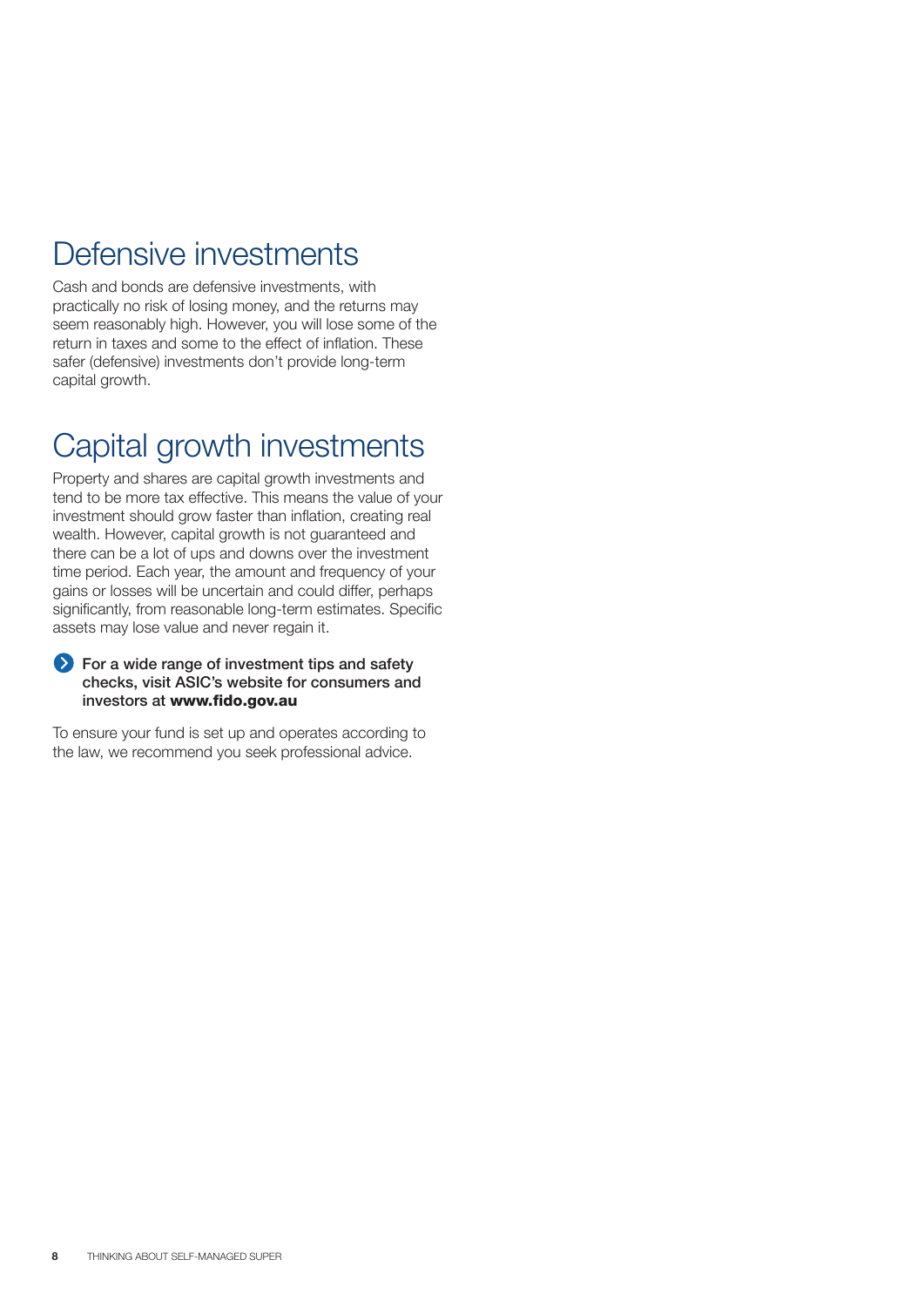## Make sure you can meet your record keeping and reporting obligations

One of your responsibilities as a trustee of an SMSF is to keep proper and accurate tax and super records to manage your fund efficiently.

It's a good idea to take minutes of all investment decisions, including:

- why a particular investment was chosen
- whether all trustees agreed with the decision.

If, as one of the fund's trustees, you invest the SMSF's money in an investment that fails, the other trustee(s) could take action against you for failing to be diligent in your duties. However, if your investment decision was recorded in meeting minutes that were signed by the other trustees, you will have a record to show the other trustees agreed with your actions.

You need to make certain records available to your fund's approved auditor when they audit your fund each year. You may also need to provide accurate records to the Tax Office if they ask to see them.

You need to report changes in certain aspects of your fund to the Tax Office when they happen and you also have annual reporting obligations, so make sure you're familiar with these requirements so you can comply with them.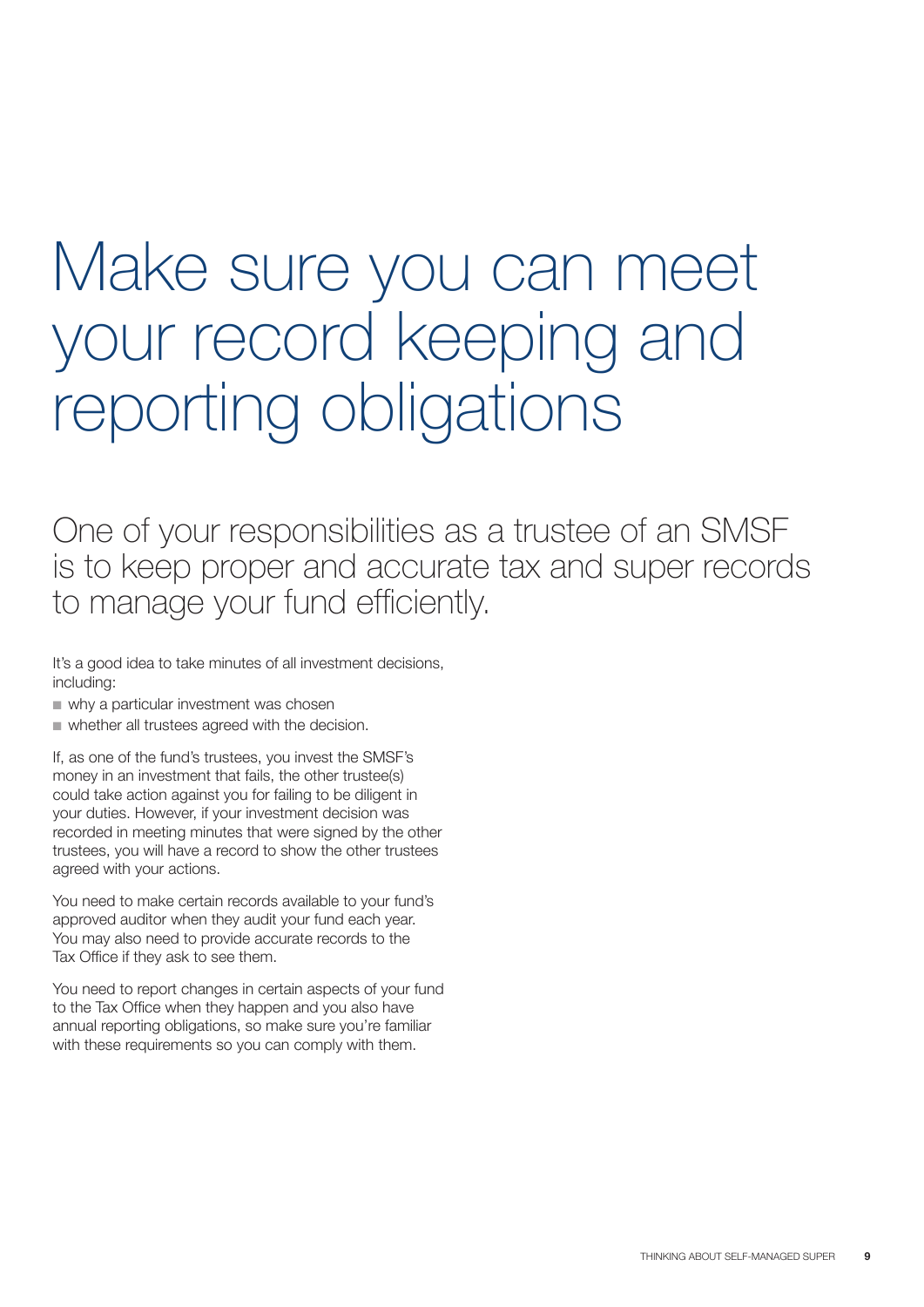## Make sure you understand the auditing obligations

You have a legal obligation to have your SMSF independently audited annually.

You need to appoint an approved auditor, who will:

- provide you with a report on your SMSF
- report to the Tax Office if your fund has breached any super rules.

Approved auditors play an important role in maintaining the health of SMSFs.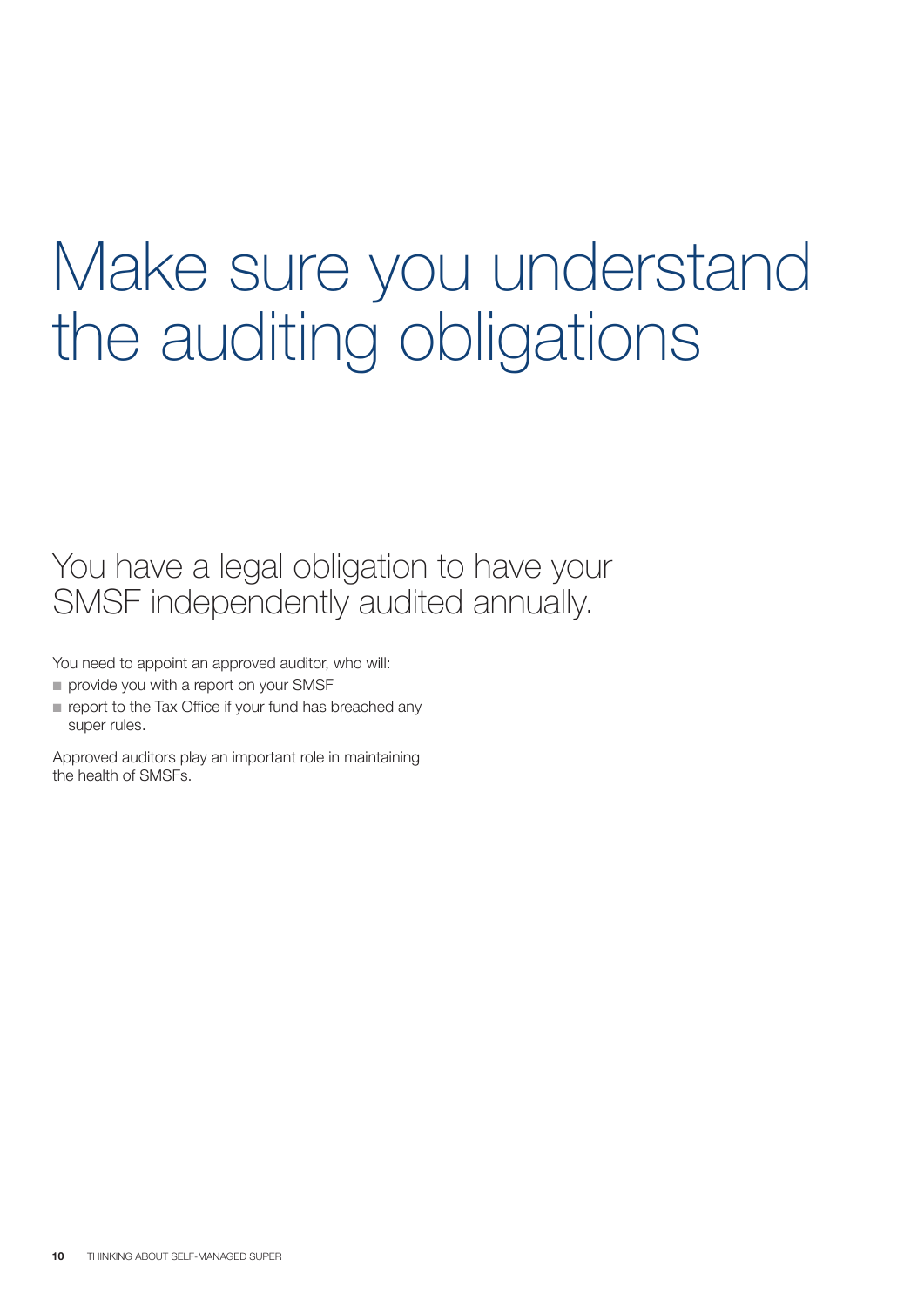## More information

### Finding the right information for you

If you need more information about SMSFs, refer to other Tax Office publications:

This introduction provides you with the steps you need to consider before setting up an SMSF.

Thinking about self-managed super Six steps to work out if managing<br>your own super is right for you **Introduction** for **people considering an SMSF** 



*Setting up a self-managed super fund* (NAT 71923) provides basic information about how to set up an SMSF.



 $\frac{1}{2}$ 

*Running a self-managed super fund* (NAT 11032) highlights your responsibilities and obligations as a trustee when operating your SMSF.



 $\frac{1}{2}$ 

*Winding up a self-managed super fund* (NAT 8107) provides you with the requirements you need to follow when winding up your fund.



#### Related publication

If you need more information about super in general, refer to:

■ Super Decisions booklet (available from ASIC)

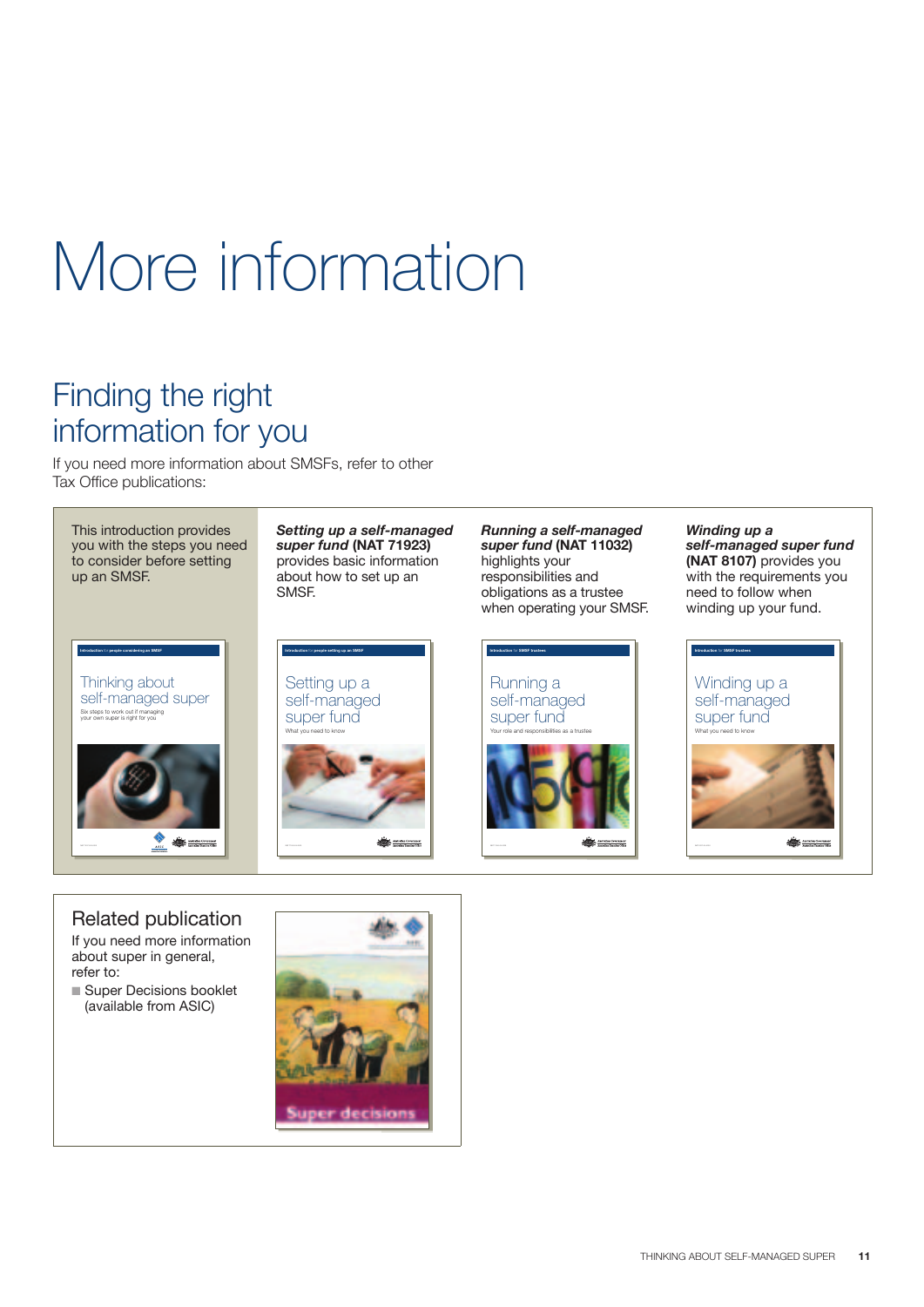### Useful services

To obtain a copy of our publications or for more information:

- usit the Tax Office website at www.ato.gov.au
- visit ASIC's website for consumers and investors at www.fido.gov.au
- phone the Tax Office on **13 10 20** or ASIC on 1300 300 630
- phone the Tax Office's publication ordering service on 1300 720 092
- write to the Tax Office at Australian Taxation Office PO Box 3100 PENRITH NSW 2740

If you do not speak English well and want to talk to a tax officer, phone the Translating and Interpreting Service on 13 14 50 for help with your call.

If you have a hearing or speech impairment and have access to appropriate TTY or modem equipment, phone 13 36 77. If you do not have access to TTY or modem equipment, phone the Speech to Speech Relay Service on 1300 555 727.